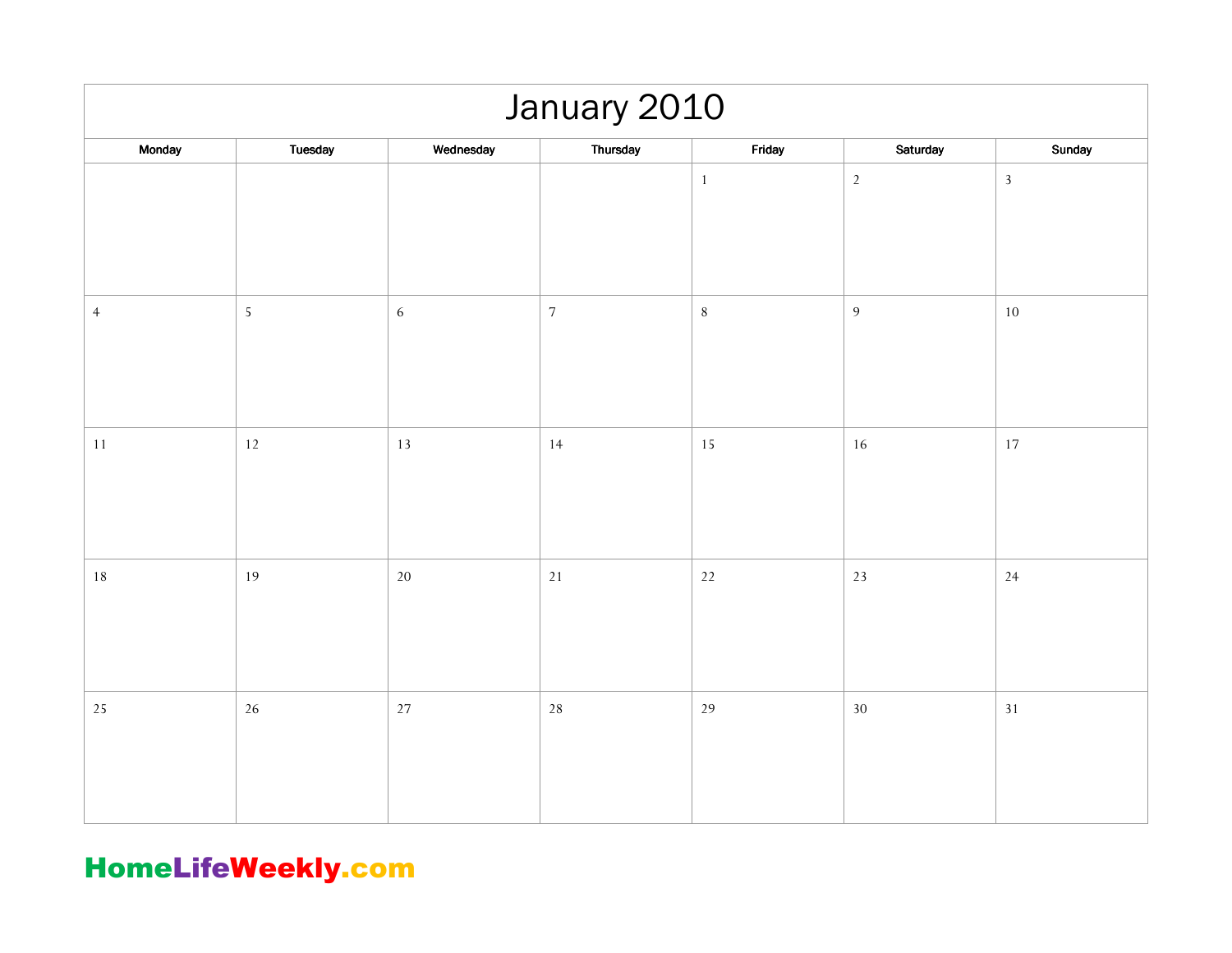| February 2010 |                |              |                |            |            |                  |  |  |
|---------------|----------------|--------------|----------------|------------|------------|------------------|--|--|
| Monday        | Tuesday        | Wednesday    | Thursday       | Friday     | Saturday   | Sunday           |  |  |
| $\mathbf{1}$  | $\sqrt{2}$     | $\mathbf{3}$ | $\overline{4}$ | $\sqrt{5}$ | $\sqrt{6}$ | $\boldsymbol{7}$ |  |  |
| $\,8\,$       | $\overline{9}$ | $10\,$       | $11\,$         | $12$       | $13\,$     | 14               |  |  |
| 15            | 16             | 17           | $18\,$         | 19         | $20\,$     | $21$             |  |  |
| $22\,$        | 23             | 24           | 25             | 26         | $27\,$     | 28               |  |  |
|               |                |              |                |            |            |                  |  |  |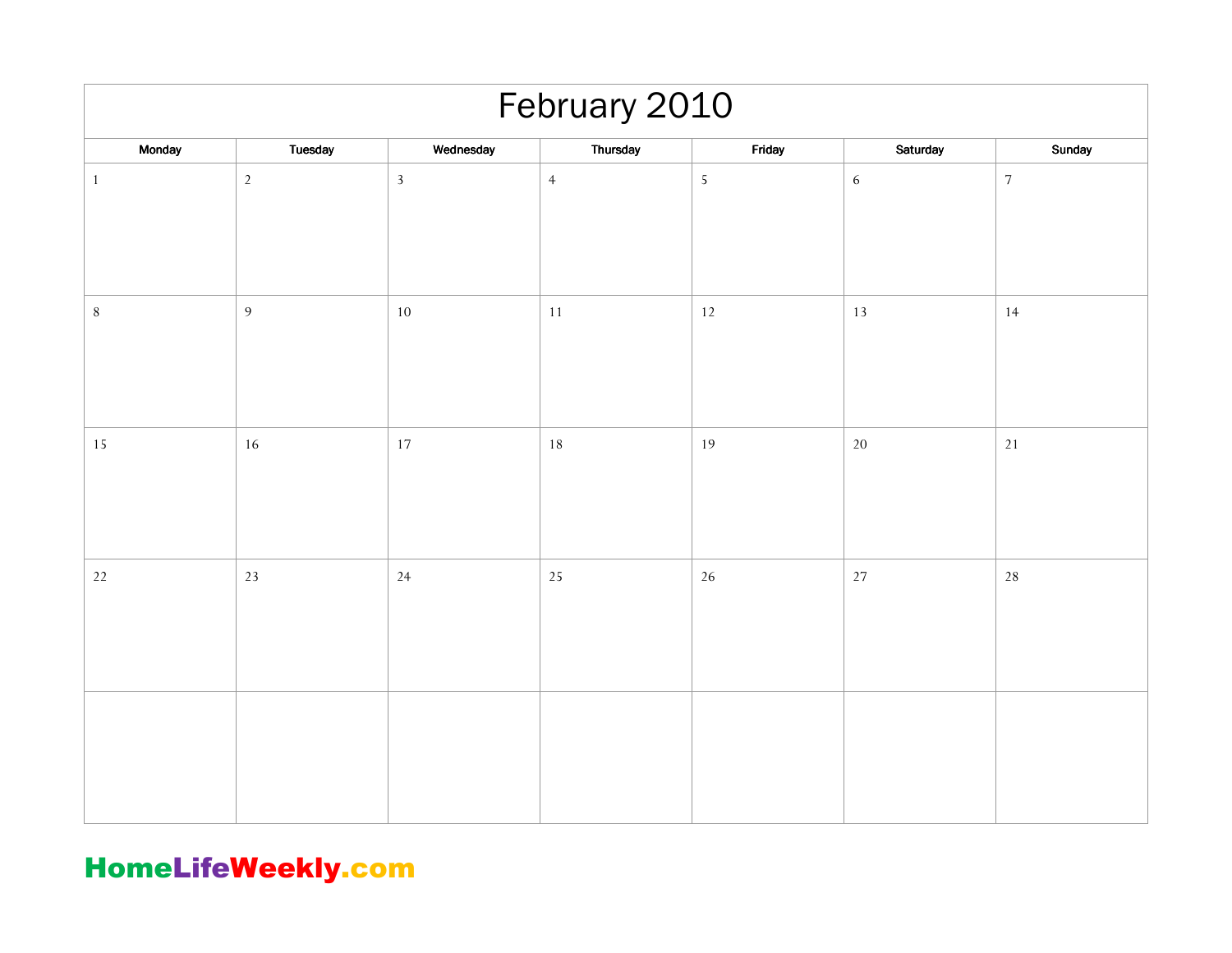| <b>March 2010</b> |                |              |                |            |            |                  |  |  |  |
|-------------------|----------------|--------------|----------------|------------|------------|------------------|--|--|--|
| Monday            | Tuesday        | Wednesday    | Thursday       | Friday     | Saturday   | Sunday           |  |  |  |
| $1\,$             | $\overline{2}$ | $\mathbf{3}$ | $\overline{4}$ | $\sqrt{5}$ | $\sqrt{6}$ | $\boldsymbol{7}$ |  |  |  |
| $8\,$             | $\overline{9}$ | $10\,$       | $11\,$         | $12$       | $13\,$     | 14               |  |  |  |
| $15\,$            | 16             | 17           | 18             | 19         | $20\,$     | $21\,$           |  |  |  |
| $22\,$            | 23             | 24           | 25             | 26         | $27\,$     | $28\,$           |  |  |  |
| $29\,$            | $30\,$         | 31           |                |            |            |                  |  |  |  |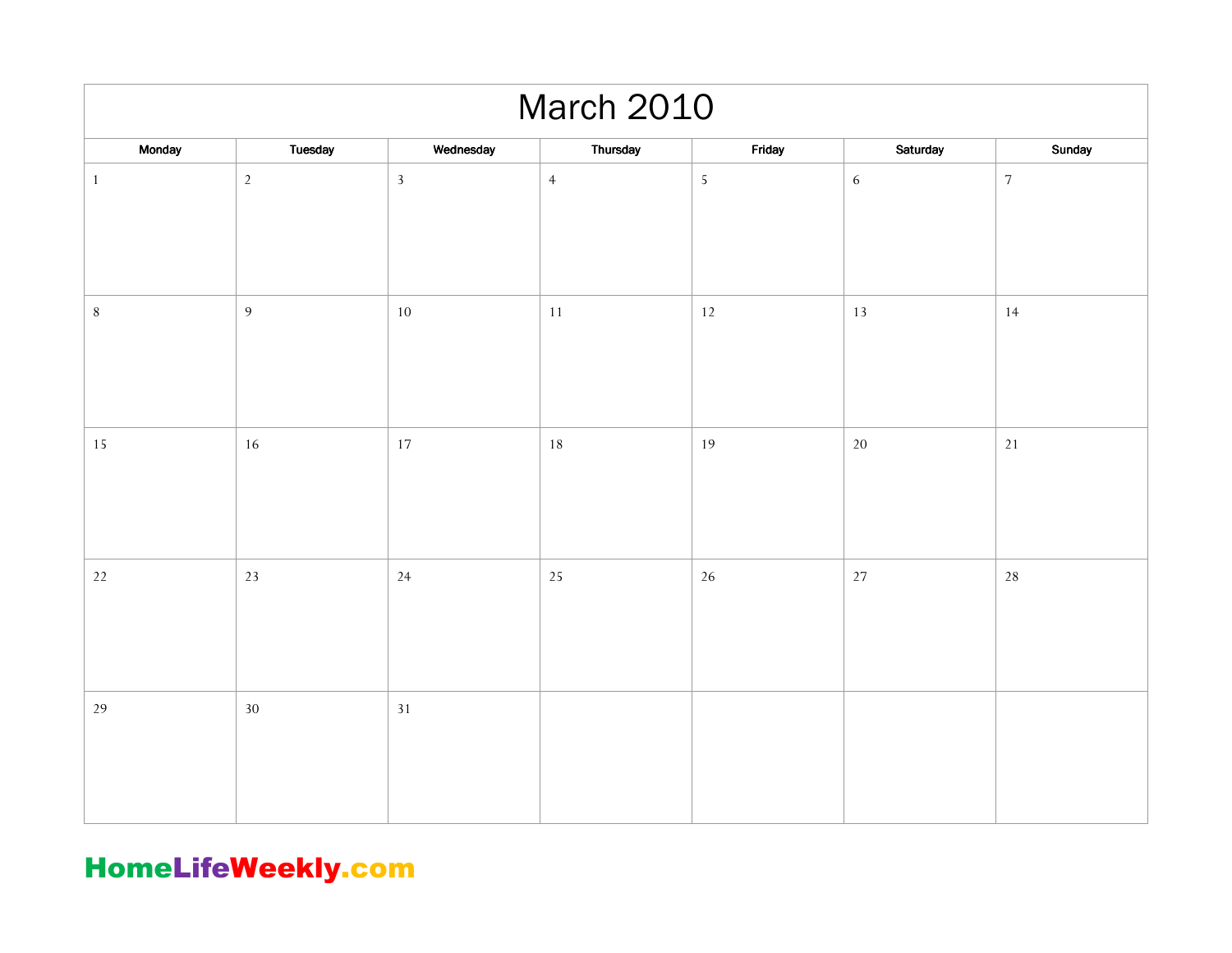| <b>April 2010</b> |            |            |          |                |            |                |  |  |  |
|-------------------|------------|------------|----------|----------------|------------|----------------|--|--|--|
| Monday            | Tuesday    | Wednesday  | Thursday | Friday         | Saturday   | Sunday         |  |  |  |
|                   |            |            | $1\,$    | $\sqrt{2}$     | $\sqrt{3}$ | $\overline{4}$ |  |  |  |
| $\sqrt{5}$        | $\sqrt{6}$ | $\sqrt{7}$ | $\,8\,$  | $\overline{9}$ | $10\,$     | $11\,$         |  |  |  |
| $12\,$            | 13         | 14         | 15       | 16             | 17         | $18\,$         |  |  |  |
| 19                | $20\,$     | $21$       | $22\,$   | 23             | 24         | 25             |  |  |  |
| $26\,$            | $27\,$     | 28         | 29       | $30\,$         |            |                |  |  |  |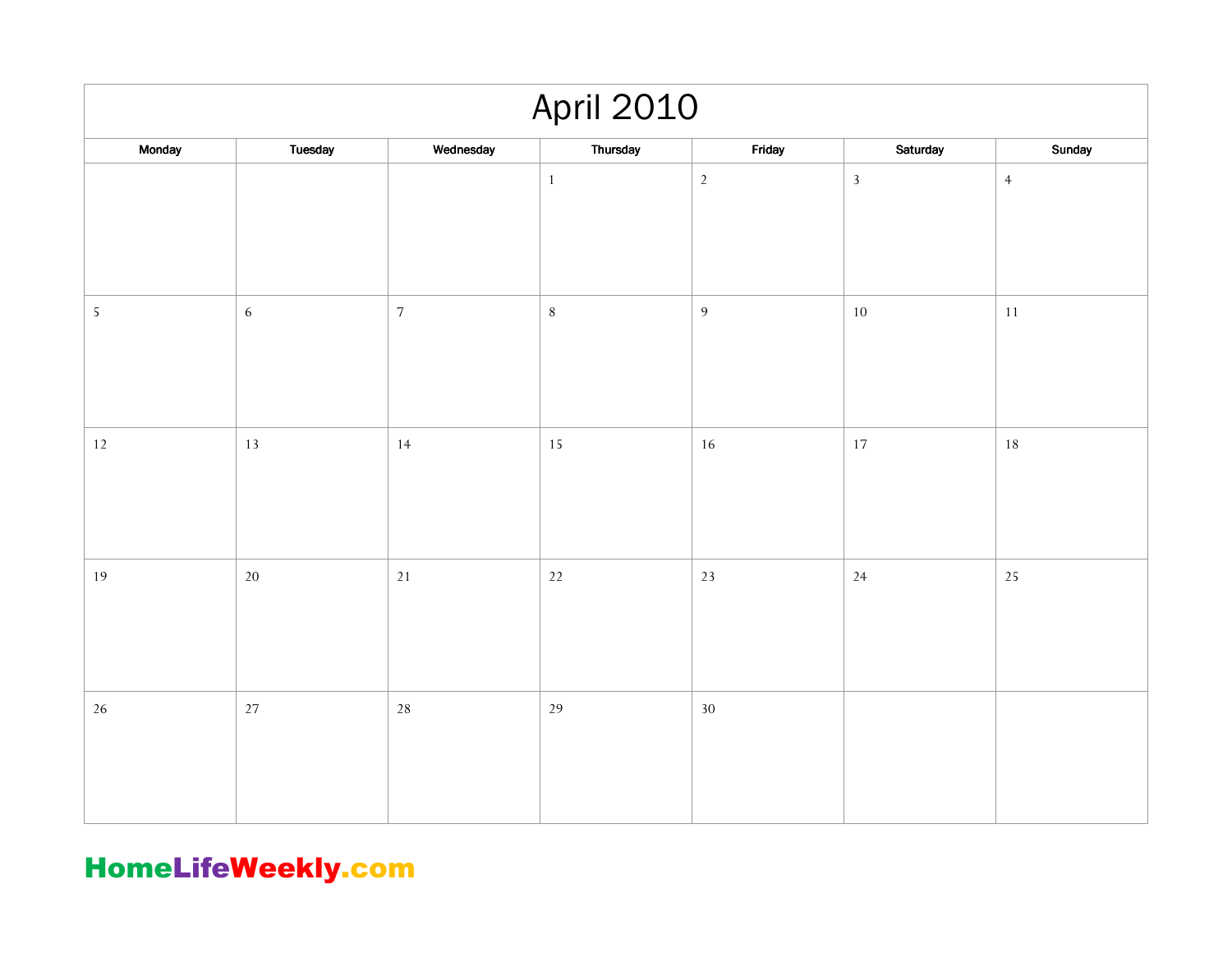| May 2010     |                |            |            |            |              |                |  |  |
|--------------|----------------|------------|------------|------------|--------------|----------------|--|--|
| Monday       | Tuesday        | Wednesday  | Thursday   | Friday     | Saturday     | Sunday         |  |  |
|              |                |            |            |            | $\mathbf{1}$ | $\sqrt{2}$     |  |  |
| $\mathbf{3}$ | $\overline{4}$ | $\sqrt{5}$ | $\sqrt{6}$ | $\sqrt{7}$ | $\,8\,$      | $\overline{9}$ |  |  |
| $10\,$       | $11\,$         | $12$       | $13\,$     | 14         | $15\,$       | $16\,$         |  |  |
| $17\,$       | $18\,$         | 19         | $20\,$     | $21\,$     | $22\,$       | 23             |  |  |
| 24           | 25             | $26\,$     | $27\,$     | 28         | 29           | $30\,$         |  |  |
| $31\,$       |                |            |            |            |              |                |  |  |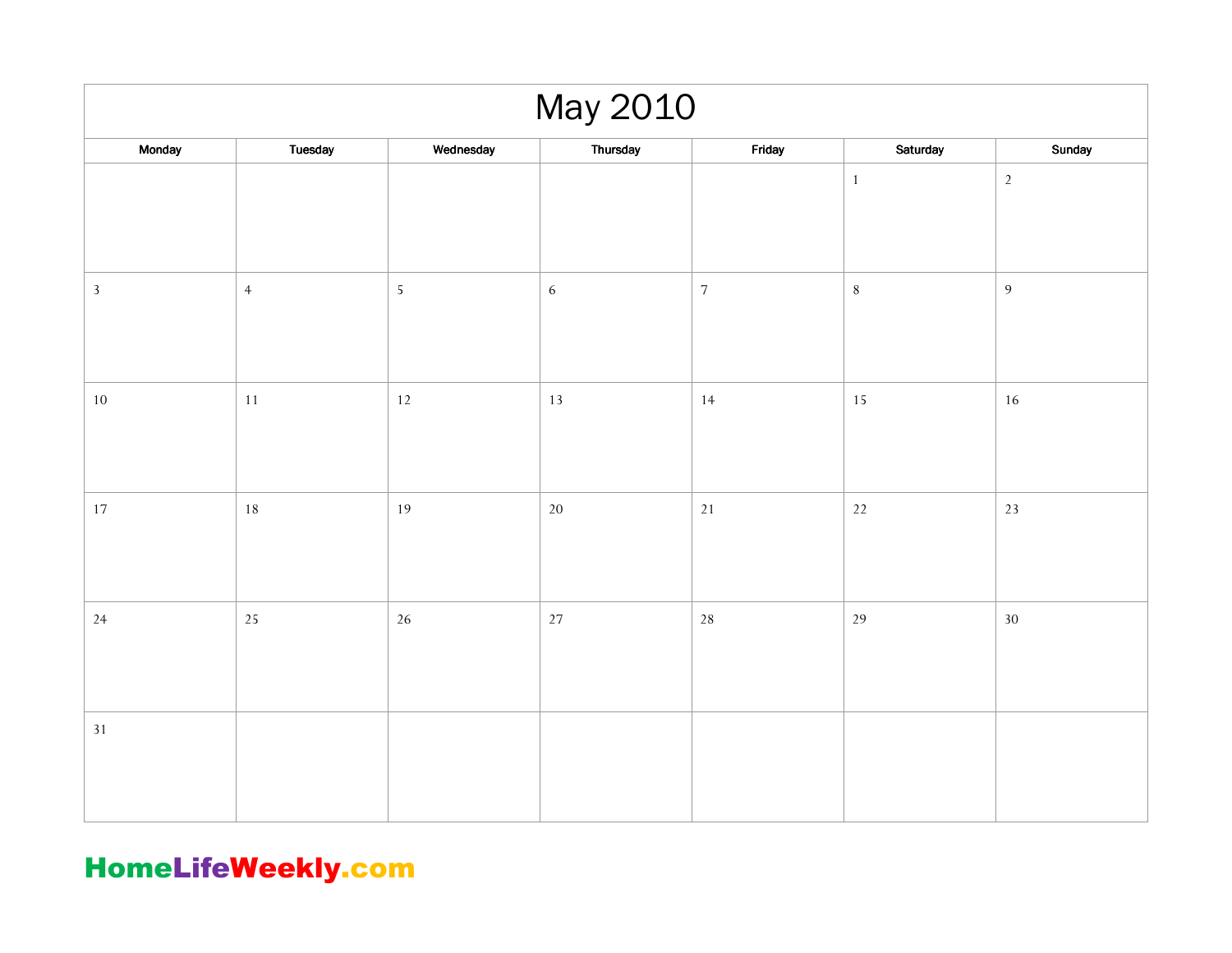| <b>June 2010</b> |              |                |                |                |            |            |  |  |  |
|------------------|--------------|----------------|----------------|----------------|------------|------------|--|--|--|
| Monday           | Tuesday      | Wednesday      | Thursday       | Friday         | Saturday   | Sunday     |  |  |  |
|                  | $\mathbf{1}$ | $\sqrt{2}$     | $\overline{3}$ | $\overline{4}$ | $\sqrt{5}$ | $\sqrt{6}$ |  |  |  |
| $\sqrt{ }$       | $\,8\,$      | $\overline{9}$ | $10\,$         | $11\,$         | $12\,$     | $13\,$     |  |  |  |
| 14               | 15           | 16             | 17             | 18             | 19         | $20\,$     |  |  |  |
| $21\,$           | $22\,$       | 23             | 24             | 25             | $26\,$     | 27         |  |  |  |
| $28\,$           | 29           | $30\,$         |                |                |            |            |  |  |  |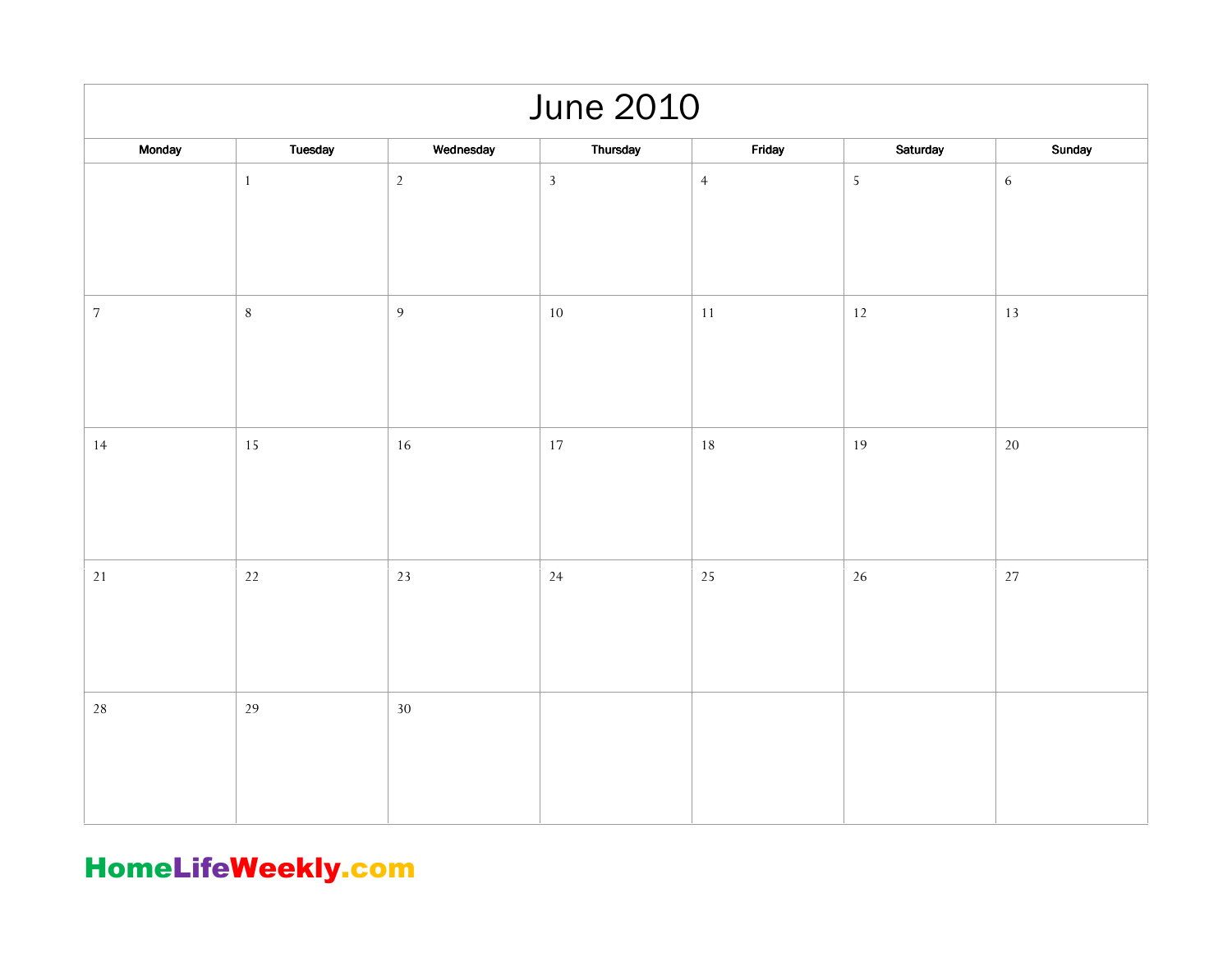| <b>July 2010</b> |            |            |          |                |              |                |  |  |
|------------------|------------|------------|----------|----------------|--------------|----------------|--|--|
| Monday           | Tuesday    | Wednesday  | Thursday | Friday         | Saturday     | Sunday         |  |  |
|                  |            |            | $1\,$    | $\sqrt{2}$     | $\mathbf{3}$ | $\overline{4}$ |  |  |
| $\sqrt{5}$       | $\sqrt{6}$ | $\sqrt{7}$ | $8\,$    | $\overline{9}$ | $10\,$       | $11\,$         |  |  |
| $12\,$           | 13         | 14         | 15       | 16             | 17           | $18\,$         |  |  |
| 19               | $20\,$     | $21$       | $22\,$   | 23             | 24           | 25             |  |  |
| $26\,$           | $27\,$     | $28\,$     | 29       | $30\,$         | $31\,$       |                |  |  |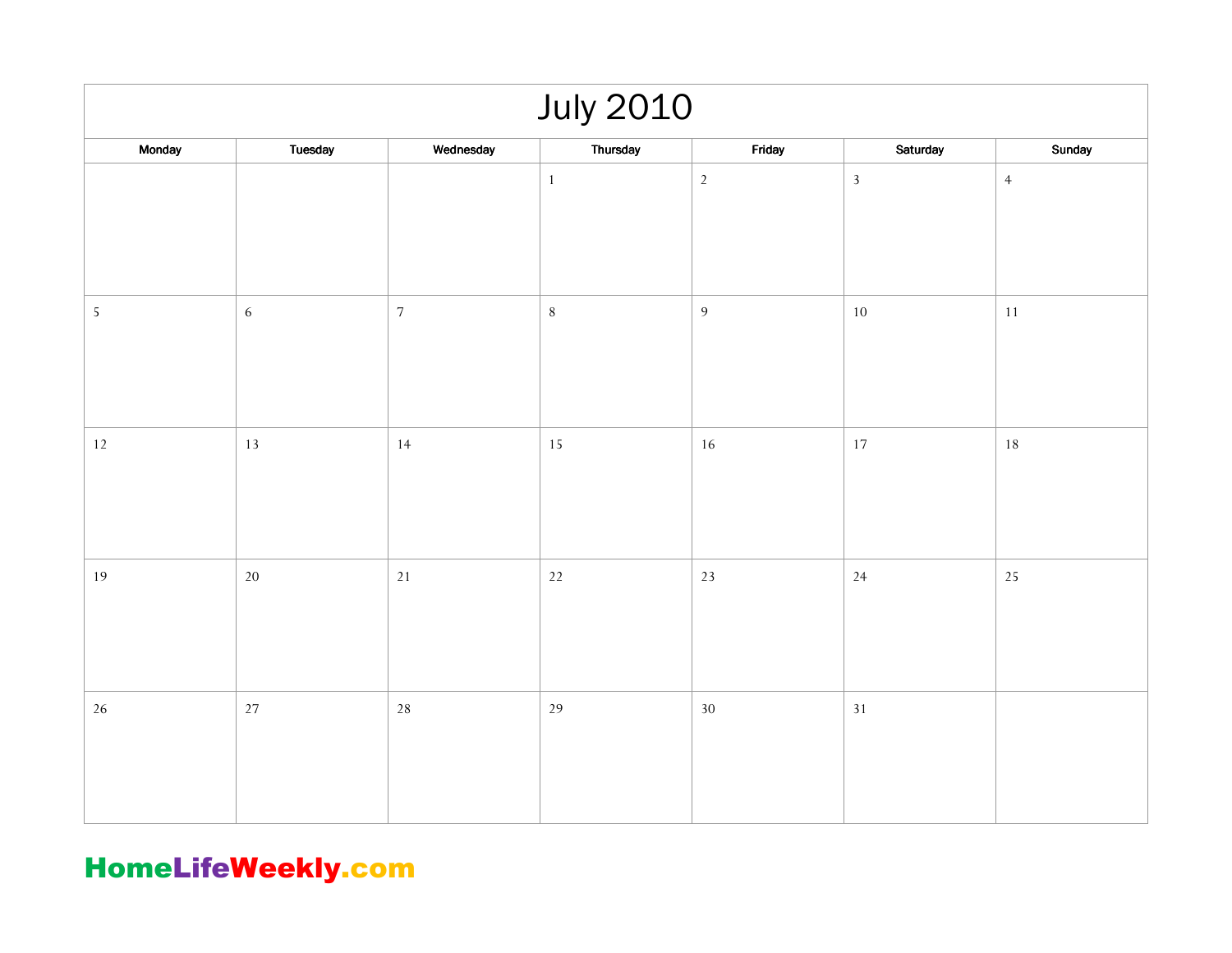| August 2010    |                |                |            |            |            |         |  |  |
|----------------|----------------|----------------|------------|------------|------------|---------|--|--|
| Monday         | <b>Tuesday</b> | Wednesday      | Thursday   | Friday     | Saturday   | Sunday  |  |  |
|                |                |                |            |            |            | $\,1\,$ |  |  |
| $\sqrt{2}$     | $\overline{3}$ | $\overline{4}$ | $\sqrt{5}$ | $\sqrt{6}$ | $\sqrt{ }$ | $\, 8$  |  |  |
| $\overline{9}$ | $10\,$         | 11             | $12$       | 13         | 14         | 15      |  |  |
| $16\,$         | 17             | 18             | 19         | $20\,$     | $21$       | $22\,$  |  |  |
| $23\,$         | 24             | 25             | 26         | 27         | 28         | 29      |  |  |
| $30\,$         | 31             |                |            |            |            |         |  |  |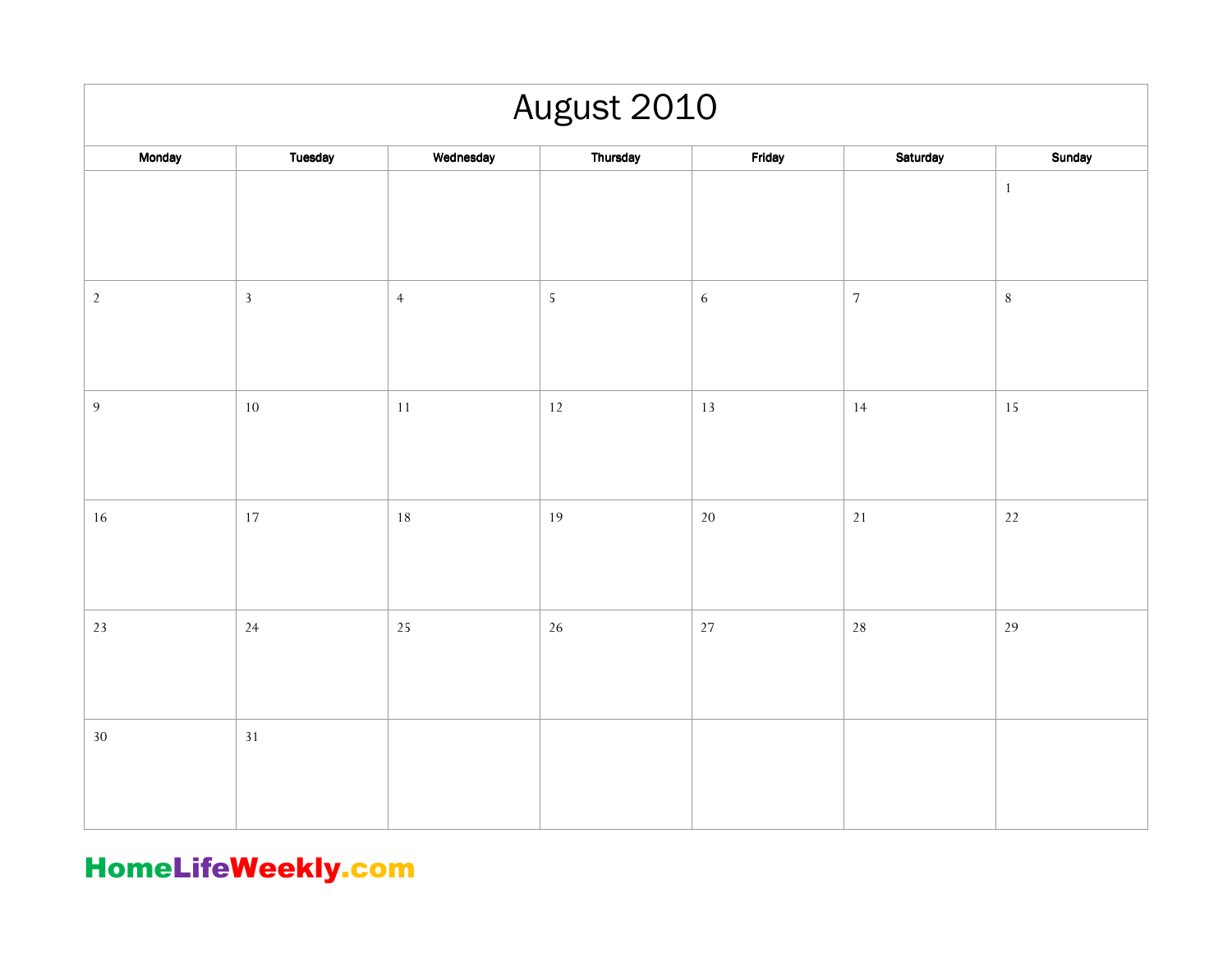| September 2010 |            |              |          |              |                |            |  |  |
|----------------|------------|--------------|----------|--------------|----------------|------------|--|--|
| Monday         | Tuesday    | Wednesday    | Thursday | Friday       | Saturday       | Sunday     |  |  |
|                |            | $\mathbf{1}$ | $2\,$    | $\mathbf{3}$ | $\overline{4}$ | $\sqrt{5}$ |  |  |
| $\sqrt{6}$     | $\sqrt{ }$ | $\, 8$       | 9        | 10           | $11\,$         | $12\,$     |  |  |
| 13             | 14         | 15           | 16       | 17           | 18             | 19         |  |  |
| $20\,$         | 21         | $22$         | 23       | 24           | 25             | 26         |  |  |
| $27\,$         | 28         | 29           | 30       |              |                |            |  |  |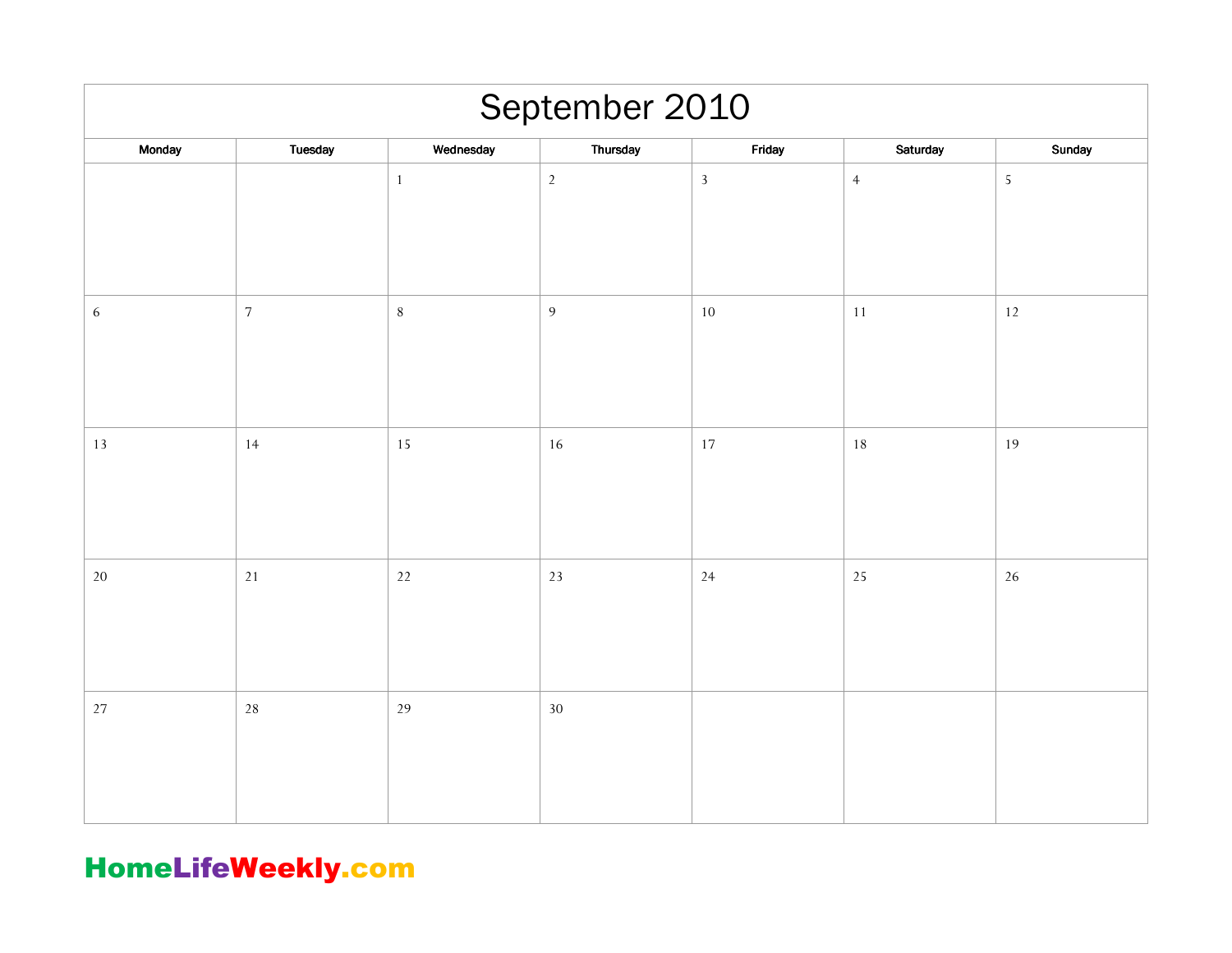| October 2010   |                |            |            |              |                |                |  |  |
|----------------|----------------|------------|------------|--------------|----------------|----------------|--|--|
| Monday         | <b>Tuesday</b> | Wednesday  | Thursday   | Friday       | Saturday       | Sunday         |  |  |
|                |                |            |            | $\mathbf{1}$ | $\overline{2}$ | $\overline{3}$ |  |  |
| $\overline{4}$ | $\sqrt{5}$     | $\sqrt{6}$ | $\sqrt{ }$ | $\, 8$       | $\overline{9}$ | $10\,$         |  |  |
| $11\,$         | $12\,$         | 13         | 14         | 15           | 16             | $17\,$         |  |  |
| 18             | 19             | 20         | $21\,$     | 22           | 23             | 24             |  |  |
| $25\,$         | 26             | 27         | 28         | 29           | $30\,$         | 31             |  |  |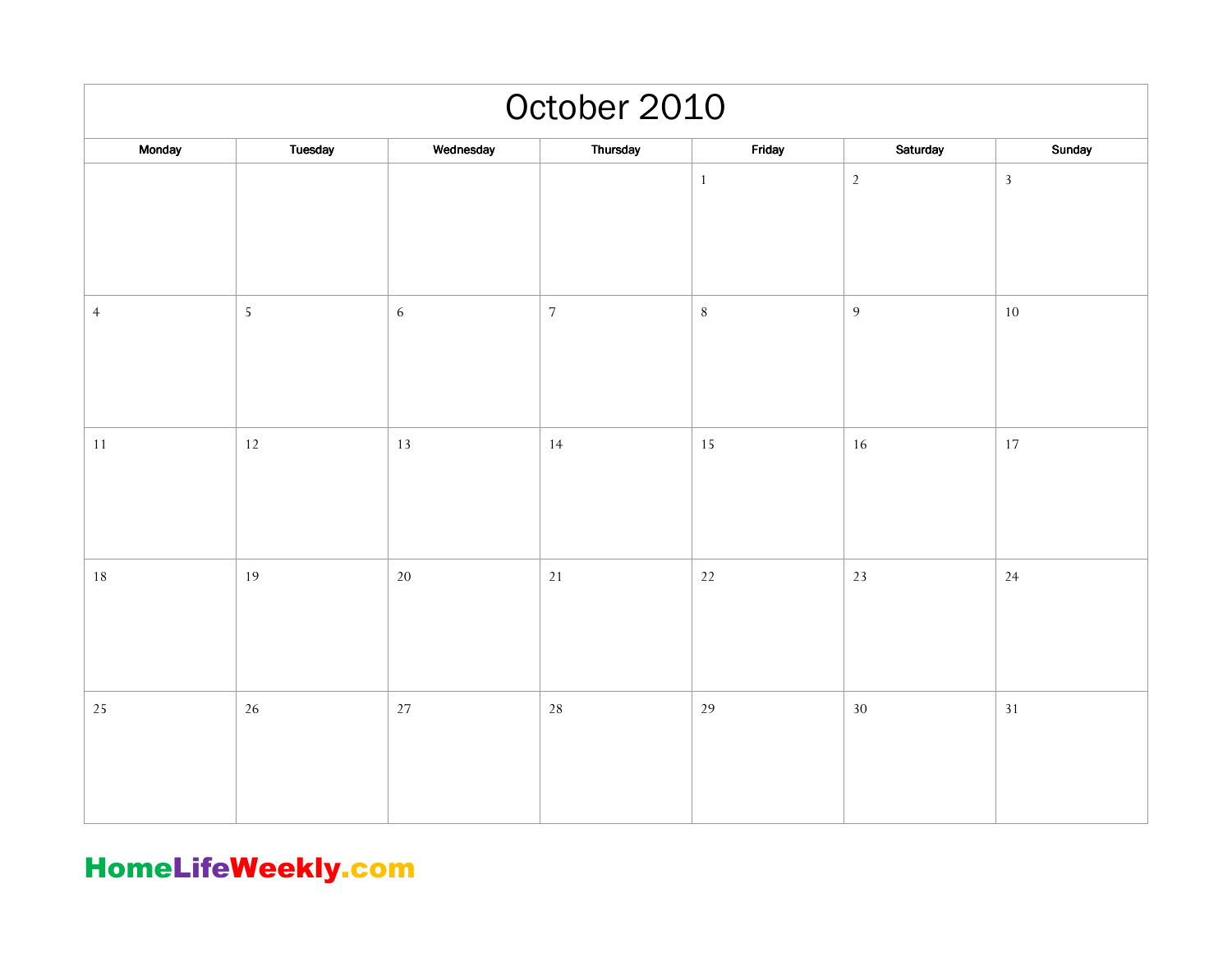| November 2010 |                |                |                |            |            |            |  |  |
|---------------|----------------|----------------|----------------|------------|------------|------------|--|--|
| Monday        | Tuesday        | Wednesday      | Thursday       | Friday     | Saturday   | Sunday     |  |  |
| $\mathbf{1}$  | $\overline{2}$ | $\overline{3}$ | $\overline{4}$ | $\sqrt{5}$ | $\sqrt{6}$ | $\sqrt{ }$ |  |  |
| $\,8\,$       | $\overline{9}$ | $10\,$         | 11             | 12         | 13         | 14         |  |  |
| $15\,$        | 16             | $17\,$         | 18             | 19         | $20\,$     | $21\,$     |  |  |
| 22            | 23             | 24             | 25             | 26         | $27\,$     | 28         |  |  |
| 29            | $30\,$         |                |                |            |            |            |  |  |